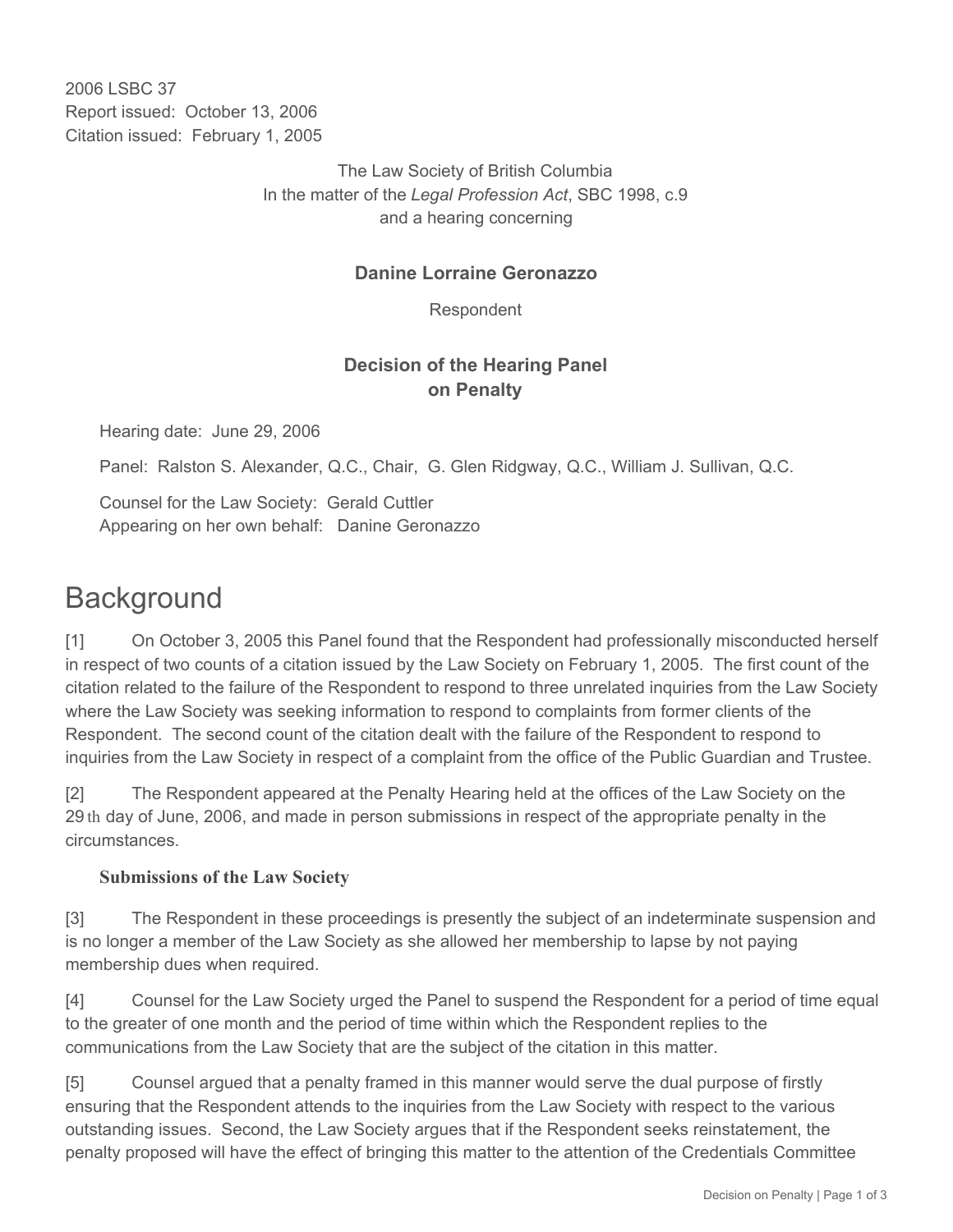considering such a reinstatement, and that Committee will have an opportunity to assess the status of the Respondent's efforts to deal with the outstanding complaint in the context of examining her application for reinstatement. The Law Society finally argued that the Respondent should pay costs.

## **Submissions of the Respondent**

[6] The Respondent argued that the penalty provisions of Section 38 of the *Legal Profession Act* do not permit the penalty sought by the Law Society. She argued that a suspension must be for a specified period of time as set out in Section 38(5)(d)(i) of the *Legal Profession Act*. She referred to a number of authorities including *Law Society of BC v. Hall*, [2003] LSBC 34, *Law Society of BC v. Hall*, [2003] LSBC 11, *Law Society of BC v. Ashton*, [2003] LSBC 23, *Law Society of BC v. Dobbin*, Discipline Case Digest 00/7, and *Law Society of BC v. Wittchen*, Discipline Case Digest 98/21. She suggests that those authorities indicate that a suspension in the order of one month is suggested in the circumstances.

[7] The Respondent noted that the Law Society's requirement that she respond to the outstanding complaints is an unrealistic one given that the materials that she needs to review in order to respond are no longer in her possession. She ceased practising as an employee of a firm and two years later the firm's practice was transferred to the possession of the custodian.. She suggests that, in the result, it is impossible for her to respond to the complaints at this time.

[8] Finally, the Respondent argued that it was, in her view, inappropriate for her to be required to pay costs in the amount claimed by the Law Society.

## **Discussion**

[9] It is often a difficult matter for a Panel to settle upon an appropriate penalty for a multi-count citation where the various delicts are similar or identical in nature. The problems are compounded when the Panel is seeking to settle an appropriate penalty for a suspended or former member. That is the problem facing this Panel.

[10] On the one hand, there is a very strong desire and need to demonstrate that the public interest in the administration of the business of the Law Society, and particularly ensuring appropriate outcomes from discipline proceedings, requires that the Law Society clearly establish an obligation in all members to respond to communications with respect to investigations of complaints.

[11] In the circumstances of this citation, the Panel is frustrated by the apparent reluctance of the Respondent to address the reality that she has yet to respond to the inquiries from the Law Society in respect of four outstanding complaint matters. The complaints are not before this Panel and the seriousness of them cannot be assessed. It is however the case that any matter requiring the Law Society to open an investigation file is a matter that demands of the membership a prompt and complete answer to any questions raised by the investigation. The obligation to respond is not relieved by an interim suspension and does not go away when the membership of the responding lawyer is allowed to lapse.

[12] Members of the public are entitled to have their concerns addressed and this can only occur if the membership is vigilant and prompt in its response to Law Society inquiries. This Respondent has displayed none of those characteristics and has offered in response her explanation that the materials she needs in order to respond are beyond her physical reach. We note in passing on this point that it would be a straightforward matter for the Respondent to have arranged with the Law Society for a meeting to take place where her file material was present so that it could be reviewed by her. In this approach, the Respondent would be able to formulate the necessary responses to the inquiries of the Law Society. No such effort was